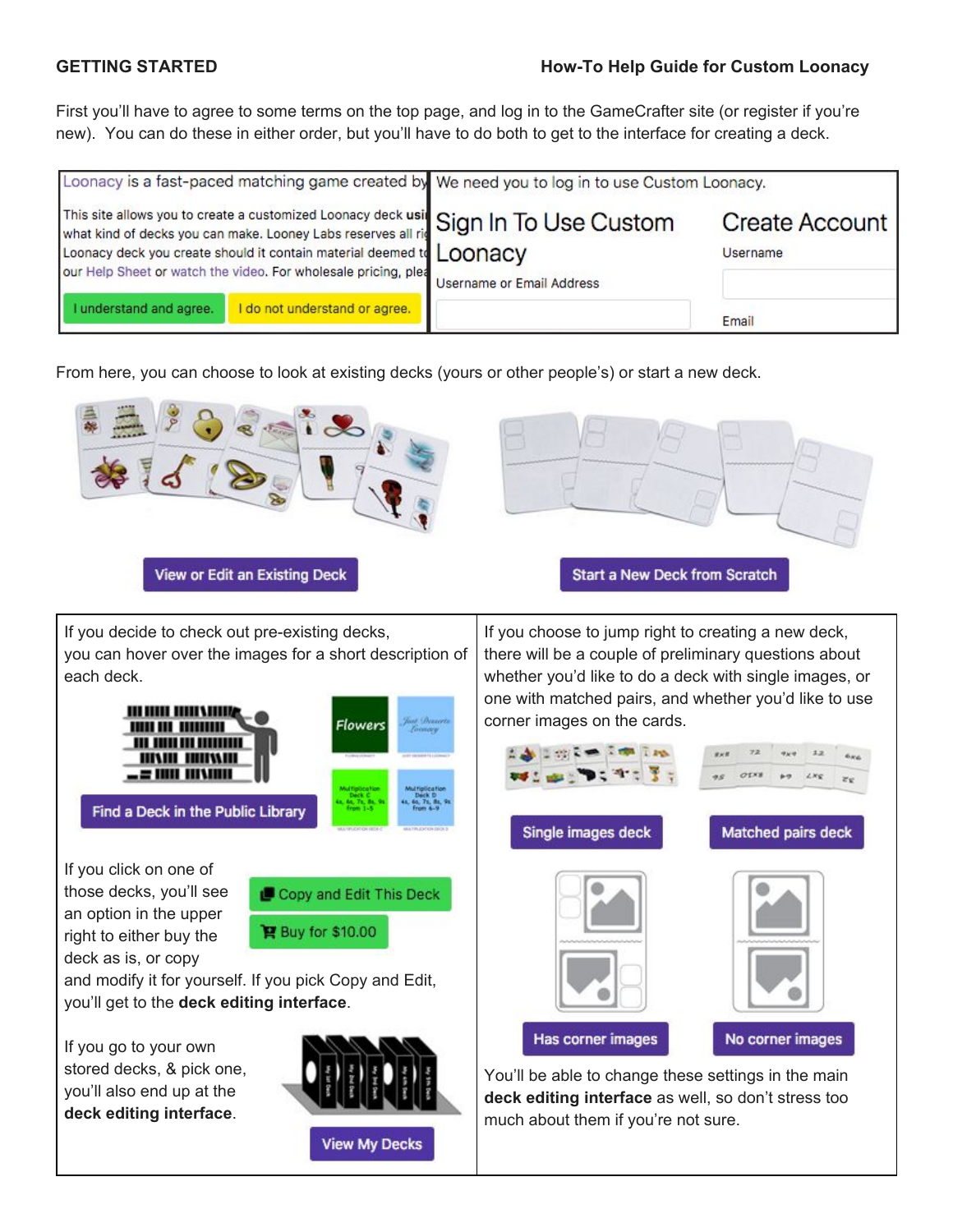## **DECK EDITING INTERFACE**

Start by naming your deck and writing a description of what your deck is about. Note you can toggle between single images or matched pairs, and between having or not having corners in this top area as well. This top area is also where you will make your card back, but let's come back to that after creating some images.

| Name                            | Corner Images?           |                  |
|---------------------------------|--------------------------|------------------|
| Untitled                        | <b>Has Corner Images</b> |                  |
| <b>Description</b>              | No Corner Images         |                  |
|                                 | Single or paired images? |                  |
| Characters Remaining: 255 / 255 | 24 single images         | 24 paired images |

There are three ways to add images to your deck.

First, you can upload an image that you have created from your computer. Click the cloud with an arrow icon to choose this option, then either drag and drop or click in the box to use the finder to locate your image.

G

亖

⊕

| Image Upload                                              |  |
|-----------------------------------------------------------|--|
| Drag an image or click here to select an image to upload. |  |
| It must be exactly 500x500 pixels and be a PNG or JPEG.   |  |
| We also recommend it have a white or transparent          |  |
| background.                                               |  |
|                                                           |  |



The second thing you can do isn't really an image at all – it's text. Perhaps you want one of your "images" to be the name of a state, or a number, or anything text-based. To do this, simply click the middle icon that looks like lines of text, choose your font and font-size, and type your text. You can see what it will look like by clicking Preview and modify as needed to fit the space.

The third choice is to pick an image from the on-site public library of images. Click the right icon that looks like a stack of pictures to choose this option. You will be shown all the images available (and there are a lot!). To narrow things down, use the search bar to customize your results. Once you see the image you want, click on it to add it to your deck.

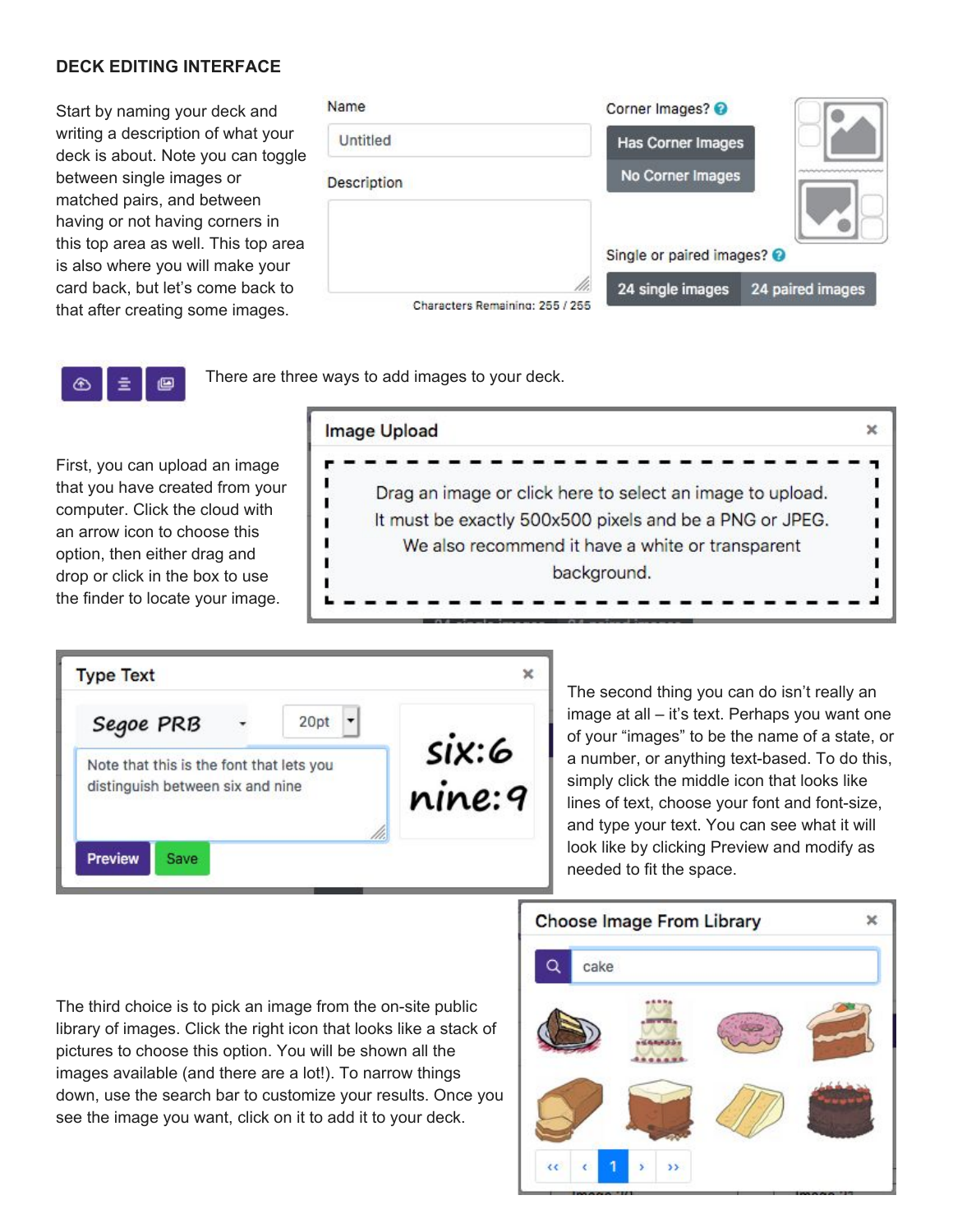

Continue using these three methods to fill all the image slots in your deck. If you are making a single images deck (where you match a picture to another one of the same picture), then you will be filling 24 slots. If you are making a matched pairs deck (where you match one thing to another thing that goes with it, such as matching "2x4" with 8), then you will be filling in 48 slots. Be sure that the matched pairs have the same number. For example, if image 5a is "2x4", then image 5b should be "8".

Up at the top right corner of the page, you'll find the card back interface, with the same three icons you used to put images on your cards.The image you put here will be square, but it will be cropped to a circle, so take that into consideration. Feel free to upload multiple tries until it looks right to you.This circle will be on a black background on the back of every card along with the words "Custom Loonacy." It will also show through the hole in the box to identify the deck. You may want to just use words to give the deck a name. Note that you can also add a background color to your words.



**Card Back** 

Before printing your deck, it's a good idea to choose the "Send Me a PDF Proof" button at the bottom of the page. This will send you an email with a link to all of your images the exact size that they will be on the cards. That way you can see if the images are clear or too small, and if any images are too similar to each other, and make any changes needed before printing your deck.

Now you're ready to make your deck real! At the bottom of the page are various buttons. To print your deck, click "Add to Cart." Then follow the prompts to check out, pay for your deck, and choose your shipping method.

If you think your deck would be of interest to others and are willing to donate your deck to the Public Library, you will be taken to a page with information about how deck donation works. If you don't like the terms, you can always back out without donating it to the library. Just for your reference, this is the text you will see:

# **Thank you for offering to donate your deck to the public Loonacy library!**

Doing so provides more great decks for everyone to choose from and is greatly appreciated! But before you donate your deck, we need to make sure you understand a few things. Please review this list, then click *"I agree"* below if you still want to donate your deck to the public library. Thanks again!

## **Terms**

⃞ I agree that all images/text in this deck were created by me and are not owned by anybody else. ⃞ I agree that I am donating all of the images/text in this deck to Looney Labs at no charge, for them and their customers to use in any way they wish forever, including modifying them and/or profiting from them. ⃞ I understand that Looney Labs may choose not to add this deck to the public library for any reason.

I changed my mind. I don't want to donate my deck. I agree.

And finally, if you no longer want to keep your deck at all, click "Delete This Deck." But be careful! This is a permanent step that cannot be recovered.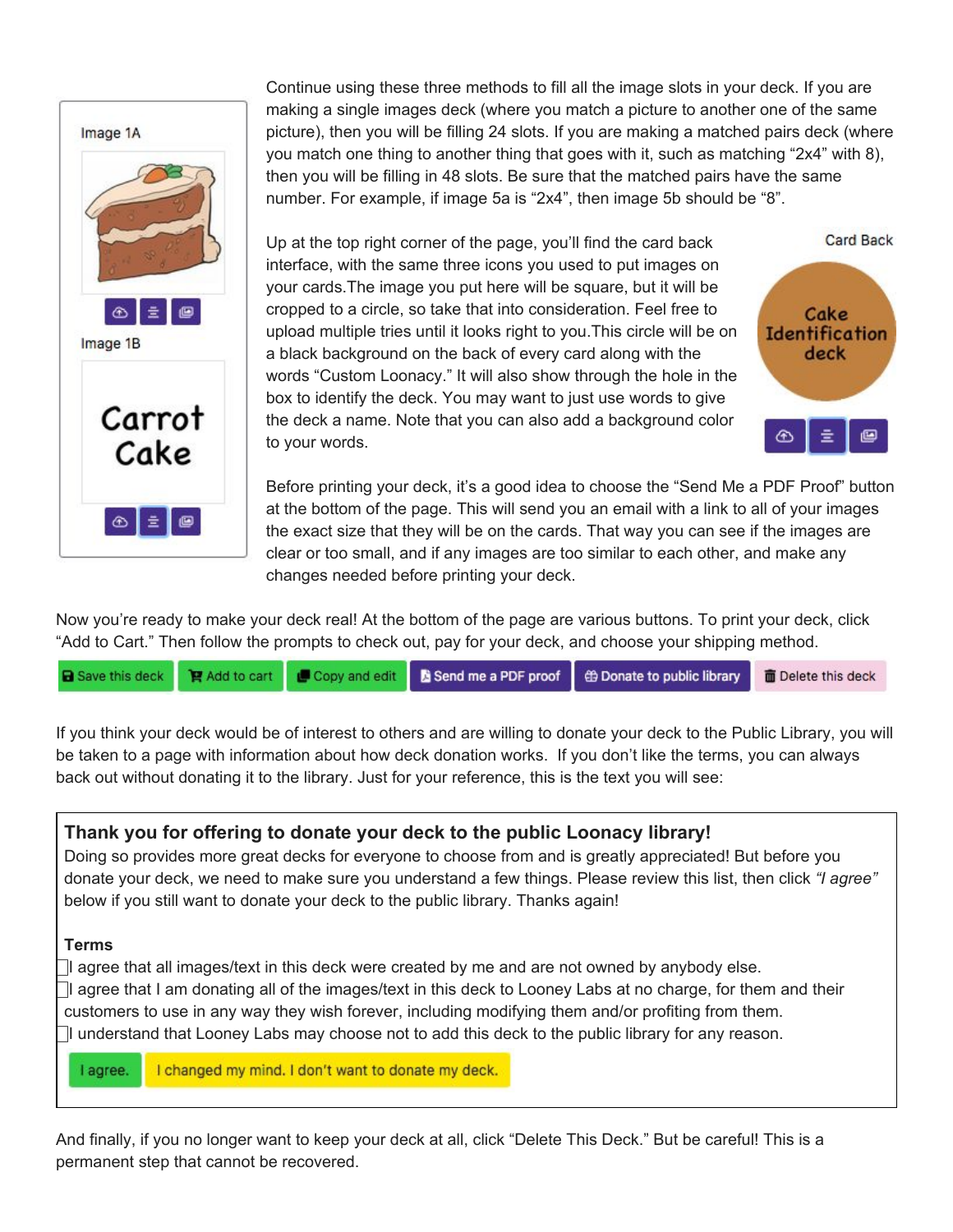## **FREQUENTLY ASKED QUESTIONS**

**Q:** But how do the images become a game? Which images go on which cards?

**A:** Below is a diagram that shows exactly how your images will be paired on the 72 cards in the deck. You can use this to ensure that particular pairs of images get put on cards together if that is what you want.

To read this chart consider the top bar with columns to be one side of the paired sets, and the side column listing rows to be the other side of the paired set. If you have pairs with a question and answer, one would be along the top, and the other along the side. So you don't ever want to have 8 and eight on the same card, which is why those cells are blacked out. And if you have a single image deck, then you can consider "8" to be the same as "eight." The easiest way to think of this is that each image is paired with the three on either side of it.

|              | 1 | 2               | 3 | 4 | 5 | 6 | 7 | 8 | 9 | 10 | 11 | 12 | 13 | 14 | 15 | 16 | 17 |   | 18 19 | 20 | 21 | 22 | 23 | 24 |
|--------------|---|-----------------|---|---|---|---|---|---|---|----|----|----|----|----|----|----|----|---|-------|----|----|----|----|----|
| one          |   | $\underline{x}$ | x | x |   |   |   |   |   |    |    |    |    |    |    |    |    |   |       |    |    | x  | x  | X  |
| two          | x |                 | X | x | x |   |   |   |   |    |    |    |    |    |    |    |    |   |       |    |    |    | X  | X  |
| three        | x | X               |   | x | X | X |   |   |   |    |    |    |    |    |    |    |    |   |       |    |    |    |    | x  |
| four         | x | x               | x |   | X | X | x |   |   |    |    |    |    |    |    |    |    |   |       |    |    |    |    |    |
| five         |   | x               | x | x |   | X | x | X |   |    |    |    |    |    |    |    |    |   |       |    |    |    |    |    |
| six          |   |                 | x | X | x |   | x | X | x |    |    |    |    |    |    |    |    |   |       |    |    |    |    |    |
| seven        |   |                 |   | x | x | x |   | x | x | x  |    |    |    |    |    |    |    |   |       |    |    |    |    |    |
| eight        |   |                 |   |   | x | X | x |   | x | x  | X  |    |    |    |    |    |    |   |       |    |    |    |    |    |
| nine         |   |                 |   |   |   | X | x | X |   | x  | X  | x  |    |    |    |    |    |   |       |    |    |    |    |    |
| ten          |   |                 |   |   |   |   | x | X | x |    | x  | X  | x  |    |    |    |    |   |       |    |    |    |    |    |
| eleven       |   |                 |   |   |   |   |   | X | x | x  |    | X  | x  | X  |    |    |    |   |       |    |    |    |    |    |
| twelve       |   |                 |   |   |   |   |   |   | x | x  | X  |    | x  | x  | x  |    |    |   |       |    |    |    |    |    |
| thirteen     |   |                 |   |   |   |   |   |   |   | X  | X  | x  |    | x  | x  | x  |    |   |       |    |    |    |    |    |
| fourteen     |   |                 |   |   |   |   |   |   |   |    | X  | x  | x  |    | X  | x  | x  |   |       |    |    |    |    |    |
| fifteen      |   |                 |   |   |   |   |   |   |   |    |    | x  | x  | X  |    | x  | x  | x |       |    |    |    |    |    |
| sixteen      |   |                 |   |   |   |   |   |   |   |    |    |    | x  | X  | x  |    | x  | x | x     |    |    |    |    |    |
| seventeen    |   |                 |   |   |   |   |   |   |   |    |    |    |    | x  | x  | x  |    | X | x     | x  |    |    |    |    |
| eighteen     |   |                 |   |   |   |   |   |   |   |    |    |    |    |    | X  | x  | x  |   | x     | X  | x  |    |    |    |
| nineteen     |   |                 |   |   |   |   |   |   |   |    |    |    |    |    |    | x  | x  | x |       | X  | x  | X  |    |    |
| twenty       |   |                 |   |   |   |   |   |   |   |    |    |    |    |    |    |    | x  | X | x     |    | x  | X  | X  |    |
| twenty-one   |   |                 |   |   |   |   |   |   |   |    |    |    |    |    |    |    |    | X | x     | X  |    | x  | x  | x  |
| twenty-two   | x |                 |   |   |   |   |   |   |   |    |    |    |    |    |    |    |    |   | x     | X  | x  |    | x  | X  |
| twenty-three | x | x               |   |   |   |   |   |   |   |    |    |    |    |    |    |    |    |   |       | x  | x  | x  |    | x  |
| twenty-four  | X | X               | x |   |   |   |   |   |   |    |    |    |    |    |    |    |    |   |       |    | x  | x  | X  |    |

**Q:** Do you have any tips for making a really good Loonacy game? **A:** Yes!

- Make sure your images are big enough to be visible from a distance when cards are moving fast during game play. Also make sure that they are different enough from each other that you can tell them apart.
- If some of your images are difficult to see or differentiate from each other, you might choose to add different colored borders to your images as a way to help tell which is which.
- Make sure to fill all 24 or 48 image slots with different images. Don't repeat any images, as this will make gameplay too easy.
- If you're using text in your deck, keep it simple. A sentence or even a phrase is probably too much to read quickly during game play. Stick to single words or very short phrases.
- Use the proofs to make sure your images look right before printing your deck.